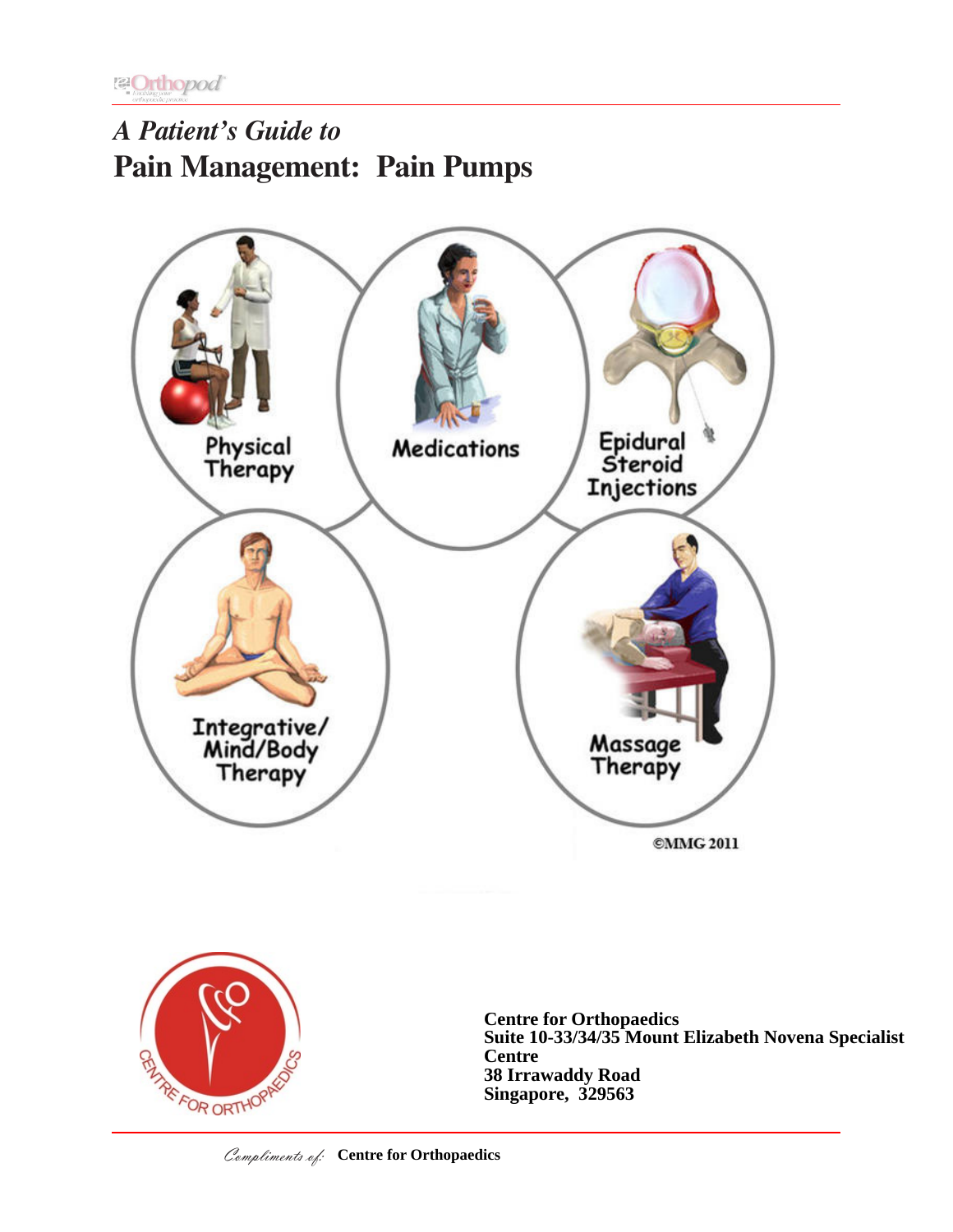**O**pod

adments or realments. The information should ivertise used in place of a visit with your net<br>ealth care provider because of any information you read in this booklet. DISCLAIMER: The information in this booklet is compiled from a variety of sources. It may not be complete or timely. It does not cover all diseases,<br>physical conditions, ailments or treatments. The information yould NOT be



## **Centre for Orthopaedics**

Please take the time to explore our web office. Discover all we have to offer. We hope you will find the time spent on our website rewarding and informative. Here at the Centre for Orthopaedics, we are dedicated to providing ways for those we serve to access the information needed to make informed decisions about healthcare in orthopaedic and sports medicine.

We encourage you to explore our site and learn more about our practice, staff, facilities and treatment options. Check out the Patient Resources section of our site. You will find educational materials to help you understand orthopaedic problems and what options for treatment are available in our clinic.

The Staff of the Centre for Orthopaedics.



Centre for Orthopaedics Suite 10-33/34/35 Mount Elizabeth Novena Specialist Centre 38 Irrawaddy Road Singapore, 329563 Phone: (65) 6684 5828 Fax: (65) 6684 5829 sharon@cfo.com.sg http://www.cfo.com.sg

*All materials within these pages are the sole property of Medical Multimedia Group, LLC and are used herein by permission. eOrthopod is a registered trademark of Medical Multimedia Group, LLC.*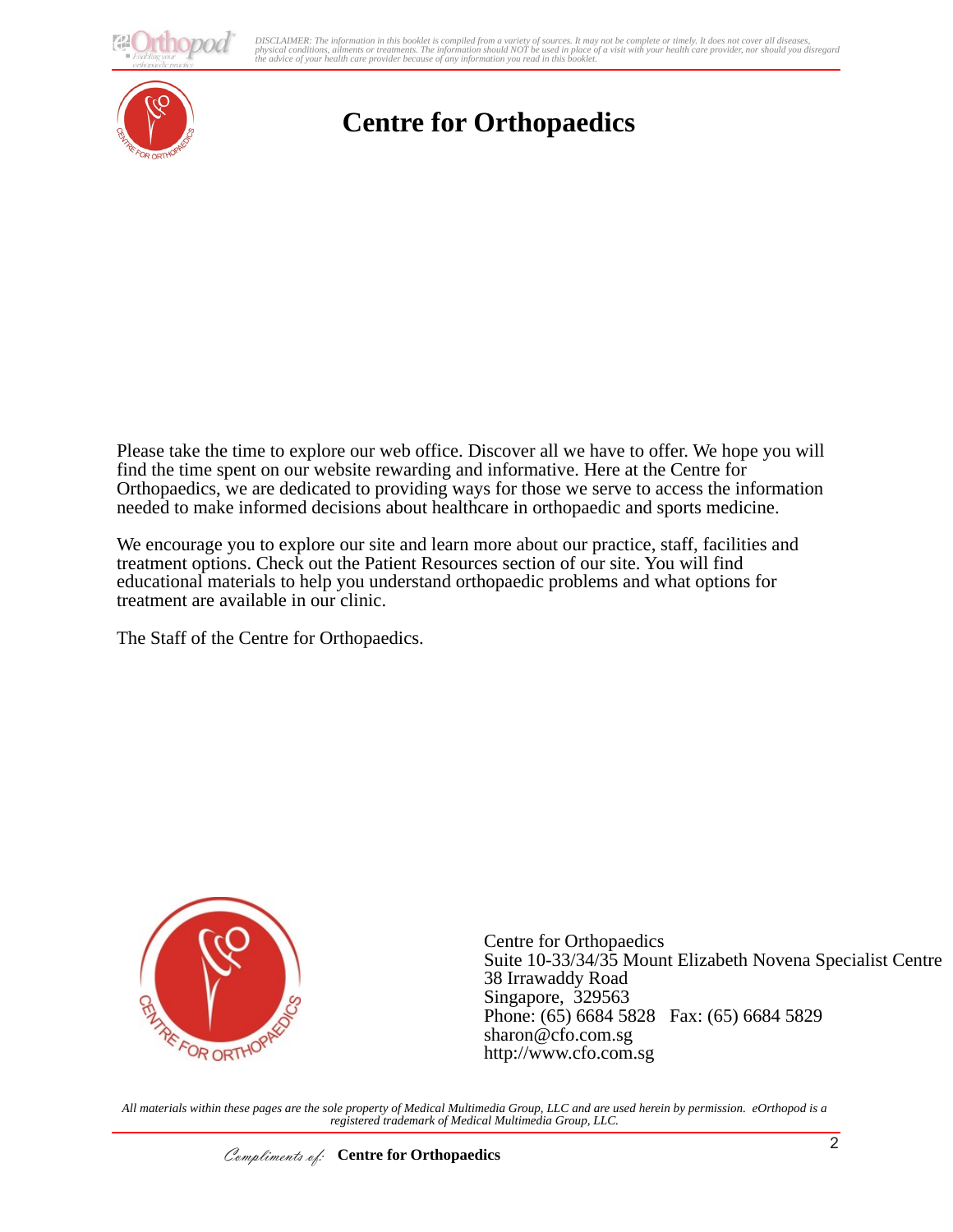



## Introduction

*Pain pump* delivery of opiate drugs is a rather new option available to persons with cancer and non-cancer pain. It is also called an *intraspinal* (within the spine) *intrathecal* (within the spinal canal) pump. It was first used in 1979 after the discovery of opiate receptors in the spinal cord. The use of an implant device to deliver medications directly in the area of the spinal cord was first used in 1981 for cancer pain. Since then, the pain pump has been used for chronic non-cancer pain such as failed low back surgery syndrome and spasticity from neurological conditions like multiple sclerosis, spinal cord injury, and cerebral palsy.

#### **This guide will help you understand**

- **what parts of the spine are involved**
- **what is the surgeon trying to achieve**
- **what the pain pump looks like**
- **how a pain pump is implanted**
- **what the risks and benefits are**

#### Anatomy

What parts of the spine are involved?

The *spinal cord* is a nerve tube that is housed within the bony spine. It is covered by a



thin, delicate membrane called the *pia mater*. The second membrane layer surrounding the spinal cord is called the *arachnoid mater*. The outermost covering of the spinal cord is called the *dura mater* and is somewhat tough. The fluid filled space between your spinal cord and the arachnoid mater is called the *subarachnoid* or *intrathecal space*. This is where the pain pump delivers medication. It is then mixed with the *cerebral spinal fluid*.



Cerebral spinal fluid is a clear liquid that bathes and cushions the spinal cord and brain. If the cerebral spinal fluid leaks out of this space, it can cause a headache of variable severity.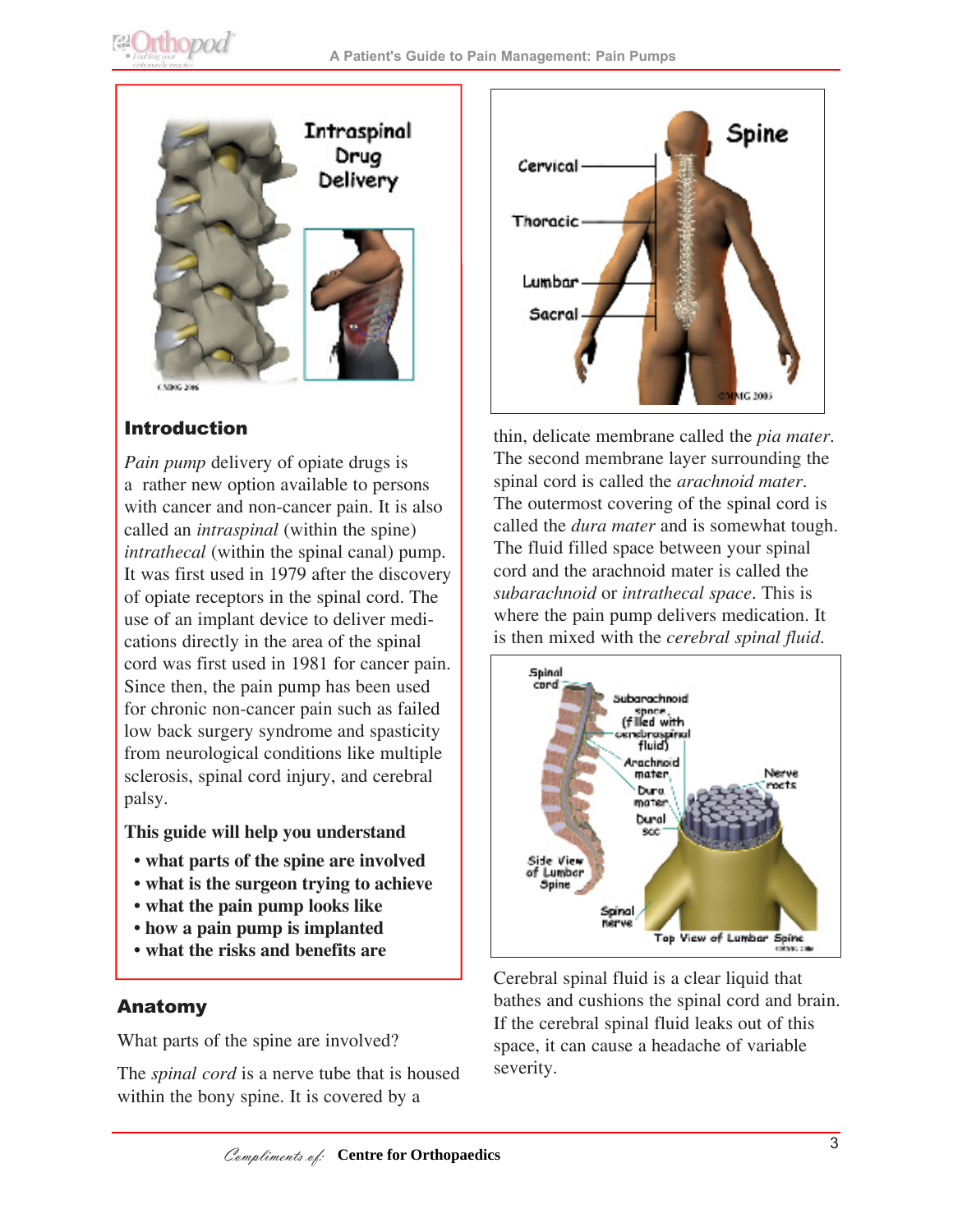

## Rationale

What does my surgeon hope to achieve?

The pain pump was first used in 1979 after the discovery of *opiate receptors* in the spinal cord. Opiate receptors are the connections on the nerve cells where medications such as morphine actually connect to the cell. These receptors are necessary for the medication to create the signals to the cell to reduce pain. Prior to 1979, no one believed that pain medications worked on the nerves of the spinal cord. We now know that much of the pain control achieved by medications such as morphine occurs in the spinal cord nerves. It makes sense that we should try to deliver the medications directly to the receptors so the medication(s) has the greatest effect.



The other great benefit of the pain pump is that less medication is required to get the same effect. When you take pain pills, the medication must travel through your bloodstream in the same concentration throughout your body. This causes side effects when the medication affects different organs systems, such as the bowels, kidneys, and liver. By placing the medication directly into the spinal canal, there is less medication in the bloodstream. Less medication in the bloodstream means fewer unwanted side effects.

## Preparation

How should I prepare for surgery?

Talk to your surgeon about all medications you are taking before the procedure is scheduled.

Follow your surgeon's pre-op instructions, they may include the following

 • Do not eat or drink for at least six hours before the procedure. You will be able to take your usual medication with a small amount of water. If you have diabetes, do not take your insulin or diabetic pills until after the procedure.

• You will need a driver to return home.

 • Do not take any aspirin or aspirincontaining medication at least eleven days before the procedure. They may prolong bleeding.

 • Wear loose fitting clothing that is easy to take off and put on.

 • Take a shower the morning of the procedure, using a bactericidal soap to reduce chances of infection.

• Do not wear jewelry.

## Surgical Procedure

What happens during the operation?

Before we discuss the surgery, lets look at the pain pump itself.

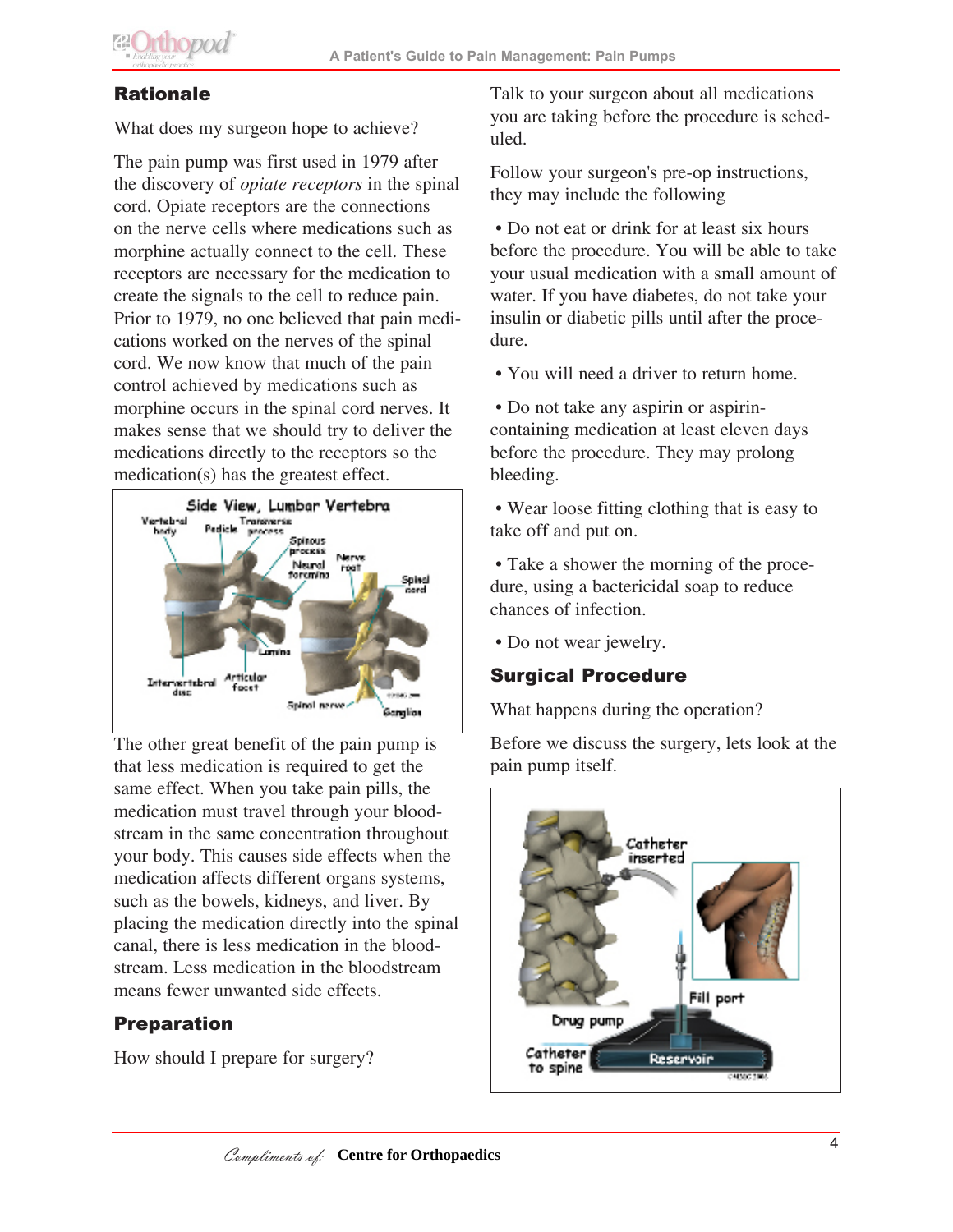

#### **Pain Pump**

The pain pump is a round metal device that your surgeon places just under the skin of your abdomen. It is about the size of a hockey puck. Inside the device there is a space called a *reservoir*. This holds the medication(s). Attached to the pump is a *catheter* or small plastic tube. The catheter is surgically placed near the spinal cord in the intrathecal space. The tubing is what delivers the medication stored in the pump to the spine.

The pump is programmed to dispense the medication at a certain rate throughout the day. The pump stores the information. It can be adjusted when needed. When the pump needs to be refilled with medication, a doctor or nurse inserts a needle into the top of the pump through your skin. The medication is then refilled through the needle.

Chronic non-cancer pain can be complicated by physical, psychological, and behavioral factors. Candidates for intrathecal pump undergo evaluation for untreated addiction, psychological problems, and evaluation for medical contraindications such as risk for infection.

Criteria used to determine whether or not you are a good candidate for placement of a pain pump include but are not limited to the following

• You have tried multiple conservative therapies such as physical therapy, chiropractic, massage, relaxation, acupuncture and spinal injections and they have failed to provide significant benefit

- You are not a candidate for surgery
- You do not have psychological or addiction problems

• You have no medical conditions that would be considered a complication

• You are presently taking oral pain medication and are having significant side effects

• You benefited from a trial of epidural anesthesia

Once it is decided that you are a candidate for an intrathecal pump, you will have a trial with medication delivery to the intrathecal space. Usually this involves placing a *catheter* (small plastic tubing) into the intrathecal space. It is then connected to an external pump. The trial lasts for two to three days. Sometimes a trial will consist of just a single or multiple injection of medication placed in the intrathecal space by a lumbar puncture.

A 50 percent or greater improvement in pain (or spasticity) and function would suggest that the implanted device is reasonable to consider. The doctor then knows best where to place the tip of the catheter and what medication(s) is effective.

If during this trial period the medication is not tolerated or does not provide relief, the implantable device is not considered. The implanted pump is not necessarily permanent as it can be removed at any time.

## The Procedure

What happens during the procedure?

Anesthesiologists, neurosurgeons, and other doctors who specialize in spine disorders implant the pump. Surgery is performed as an outpatient. It is a two-part process and usually takes three to four hours. You will have anesthesia during the procedure. Most patients are discharged to home the same day as the procedure.

The catheter or small plastic tubing is inserted into the intrathecal space through a small incision near the spine and secured there. Careful placement of the catheter is important as the medication is only beneficial if placed in the area surrounding the spinal cord,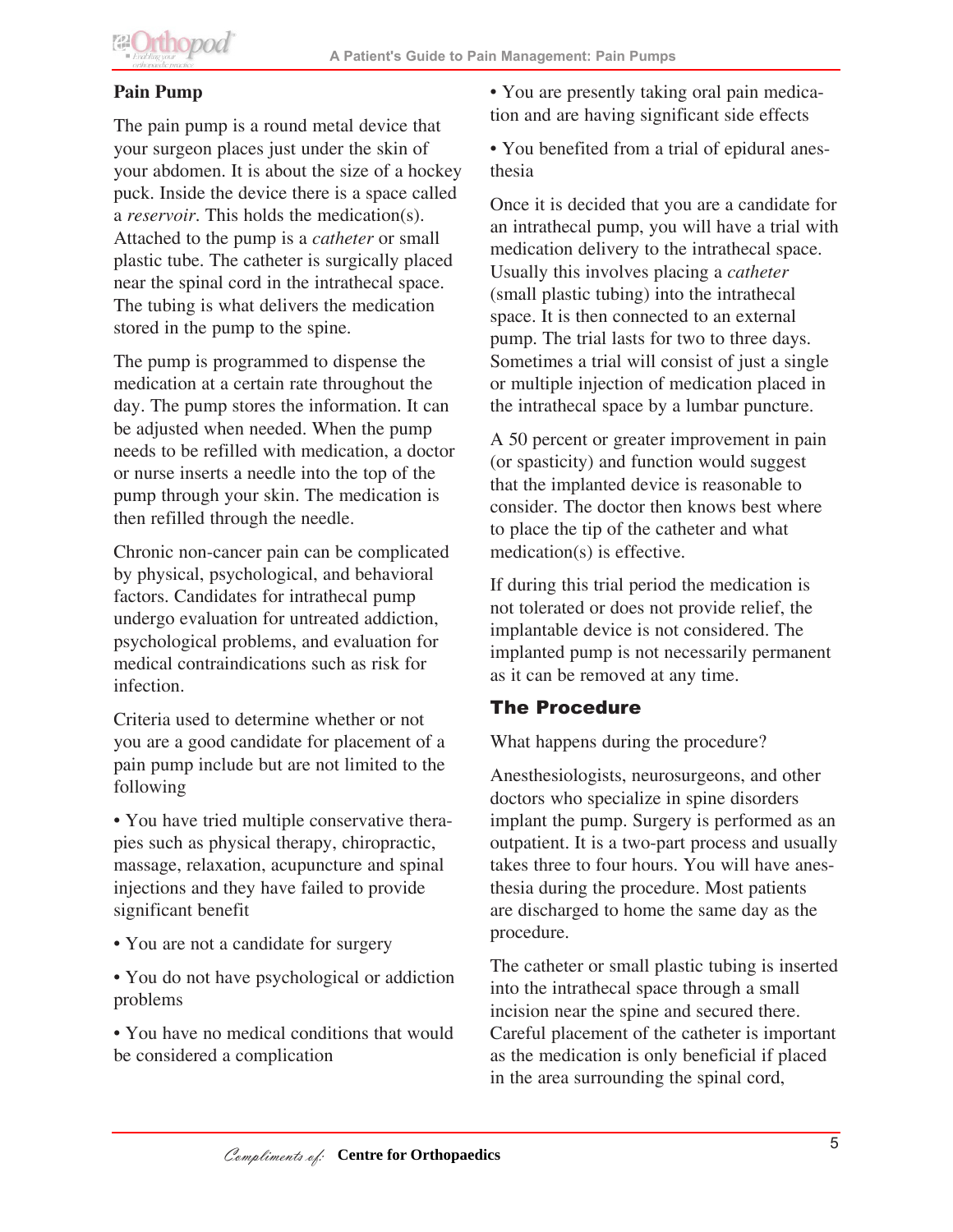

the intrathecal space. Once the catheter is in place, an extension catheter is threaded under the skin around to your abdomen where the pump will be implanted.

Next your surgeon makes a four to six inch incision in the side of your abdomen, below the waistline. The pump is then inserted between the skin and muscle layers. The catheter is then attached to the pump. Medication is then allowed to flow from the device through the tubing.



Positioning of the catheter is checked with *fluoroscopy*. Fluoroscopy is an imaging technique using a continuous X-ray beam that is passed through the body part being examined. You are placed between the X-ray beam and a fluorescent screen. The image is transmitted to a TV-like monitor so that *live* video images can be played. This allows the physician to watch the procedure he/she is performing to ensure proper placement of the catheter. It also allows them to check and make sure the medication from the pump is delivered correctly.

#### **Medications**

When opiates for pain relief are determined to be necessary, the most commonly used opiate in the pain pump is morphine. Another commonly used opiate is hydromorphone.

There is a significant amount of research and clinical experience using these medications.

Other medications that can be administered by the pain pump include bupivacaine and clonidine. Sometimes one of these medications is used in combination with an opiate.

Baclofen is another medication this is safe to use in the intrathecal space and is helpful for the management of *spasticity*. Spasticity is the abnormal contraction of a muscle making it somewhat rigid. This causes the muscle to have difficulty relaxing. This also interferes with normal movement. As a result, spasticity can be painful.

Other medications that have been studied for use in a pain pump include fentanyl, methadone, and ziconotide.

Oral medications are more likely to cause side effects than intrathecal medications. Usually the amount of medication required is significantly less when delivered directly to the spinal cord. A reduction in side effects such as sedation, nausea, and constipation should be expected. However, limb numbness, swelling of the lower legs, *orthostatic hypotension* (sudden drop in blood pressure), and difficulty starting urine flow (*urinary retention*) are the most common side effects of intrathecal medications.

Most patients have a significant decrease in pain and improvement in functional abilities. You should be able decrease or discontinue oral medications altogether. If the pump is implanted because of spasticity, a reduction in spasticity should be noticeable.

## Possible Complications

#### What might go wrong?

Implanting the intrathecal pump can have complications, the most common ones are infection, bleeding, neurological injury, and cerebral spinal fluid leaks.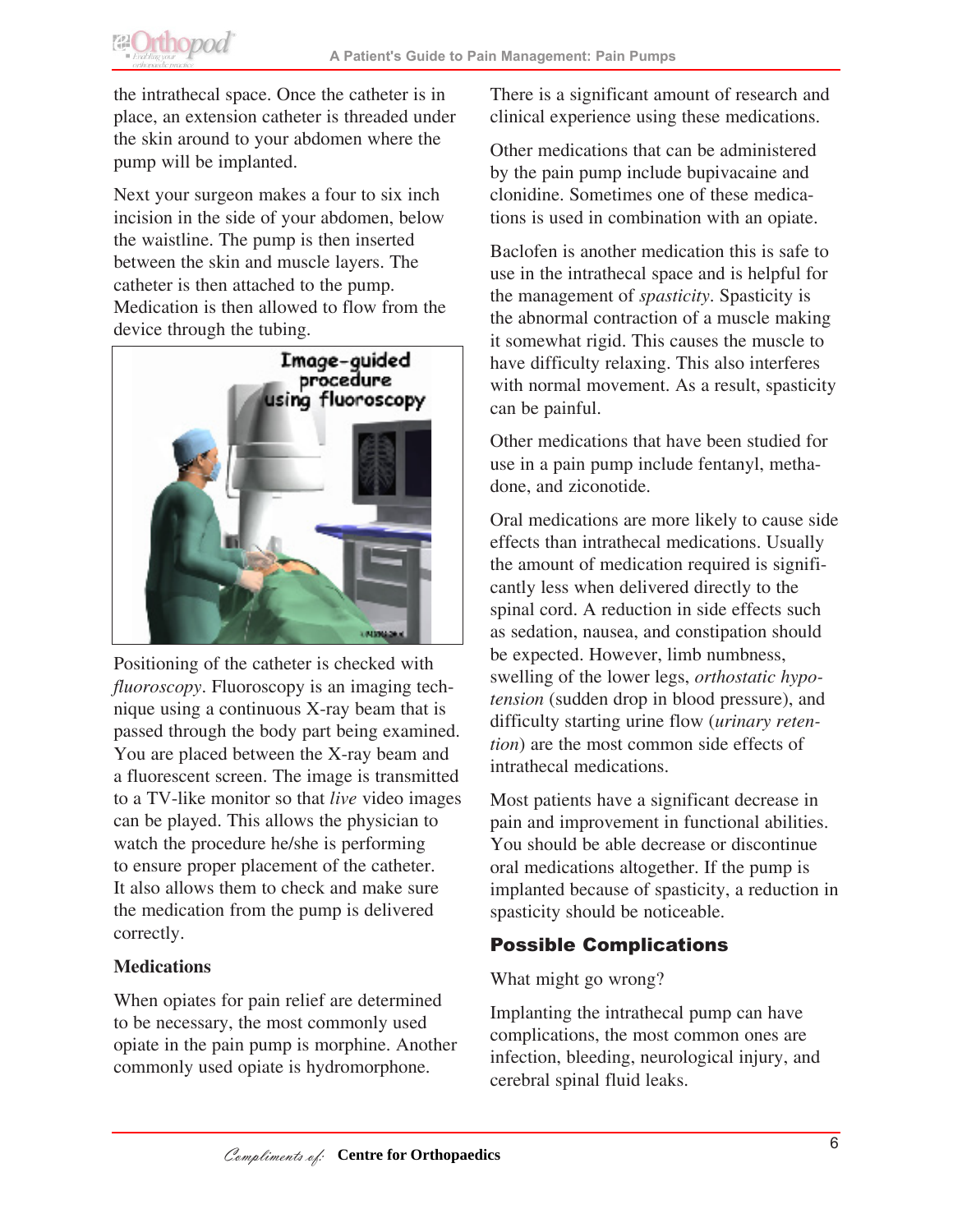

The use of anticoagulants such as coumadin (Warfarin), aspirin, most of the anti-inflammatories, and some herbal supplements can interfere with the ability of your blood to clot. This can increase the risk of bleeding. Your surgeon will ask you to discontinue these medications several days before the procedure. Bleeding that occurs around the spinal cord is a problem as it may cause spinal cord compression and neurological damage. Emergency surgery to remove the blood may be necessary to avoid neurological damage. If not recognized or treated early, weakness of the muscles or paralysis, change in sensation, and loss of control of bowel and bladder can be permanent.

Because the tubing of the pump is placed in the space around the spinal cord, an infection or bleeding could be dangerous and even life threatening. It can cause permanent nerve damage and even paralysis. Use of a pain pump is usually considered only when other therapies have failed and surgery is not an option. Infection of the surgical site needs to be identified early and treated aggressively to prevent serious complications. Most physicians take several precautions to decrease the risk for an infection. Antibiotics are given intravenously during the surgery. Your physician may want to do a nasal swab to determine if you have a resistant bacterium that can be carried on your skin.

Neurological injury can also be caused by catheter placement. It can be the result of inflammation that can occur at the tip of the catheter. It can cause a mass or *granuloma* at the tip of the catheter.

Cerebral spinal leaks may cause you to have a headache and if the leaking continues, it can cause stiffness of the neck (*nuchal rigidity*) and even neurological damage.

Although less likely, there is the risk of pump failure. If a opiate is being delivered by the pain pump, withdrawal symptoms will likely

occur. Withdrawal can be caused when medication runs out, the pump malfunctions, or the tubing breaks. Withdrawal symptoms can make you feel like you have the flu. Body aches, nausea, stomach cramping, nervousness, and chills are some of the symptoms reported. There is always a risk of overdose and even death.

One other potential inconvenience is that there are few professionals available to refill and adjust the pump in some areas. This may complicate your care and necessitate travel to a center that can provide this service.

#### **After Surgery**

What happens after the procedure?

You will have a follow up appointment with your doctor seven to 10 days after surgery to remove sutures or staples. Adjustment in medications can also be made.

You will be allowed to shower but not bathe or submerge your incisions for four weeks. Watch for visible swelling or leaking of fluid from the incisions. You should wear loose clothing over the incision sites.

#### **Rehabilitation**

What should I expect during my rehabilitation?

You will be asked to avoid bending, twisting, stretching, reaching overhead, or lifting objects over five pounds for the first six to eight weeks. This is to avoid movement of the catheter near the spinal cord. You may not be allowed to drive for two to four weeks after the procedure. Sexual activity may also be limited at first.

Usually walking is advised following the procedure. Gradually you will be allowed to return to daily activities. You may be asked to see a physical therapist for formal education and exercise instruction.